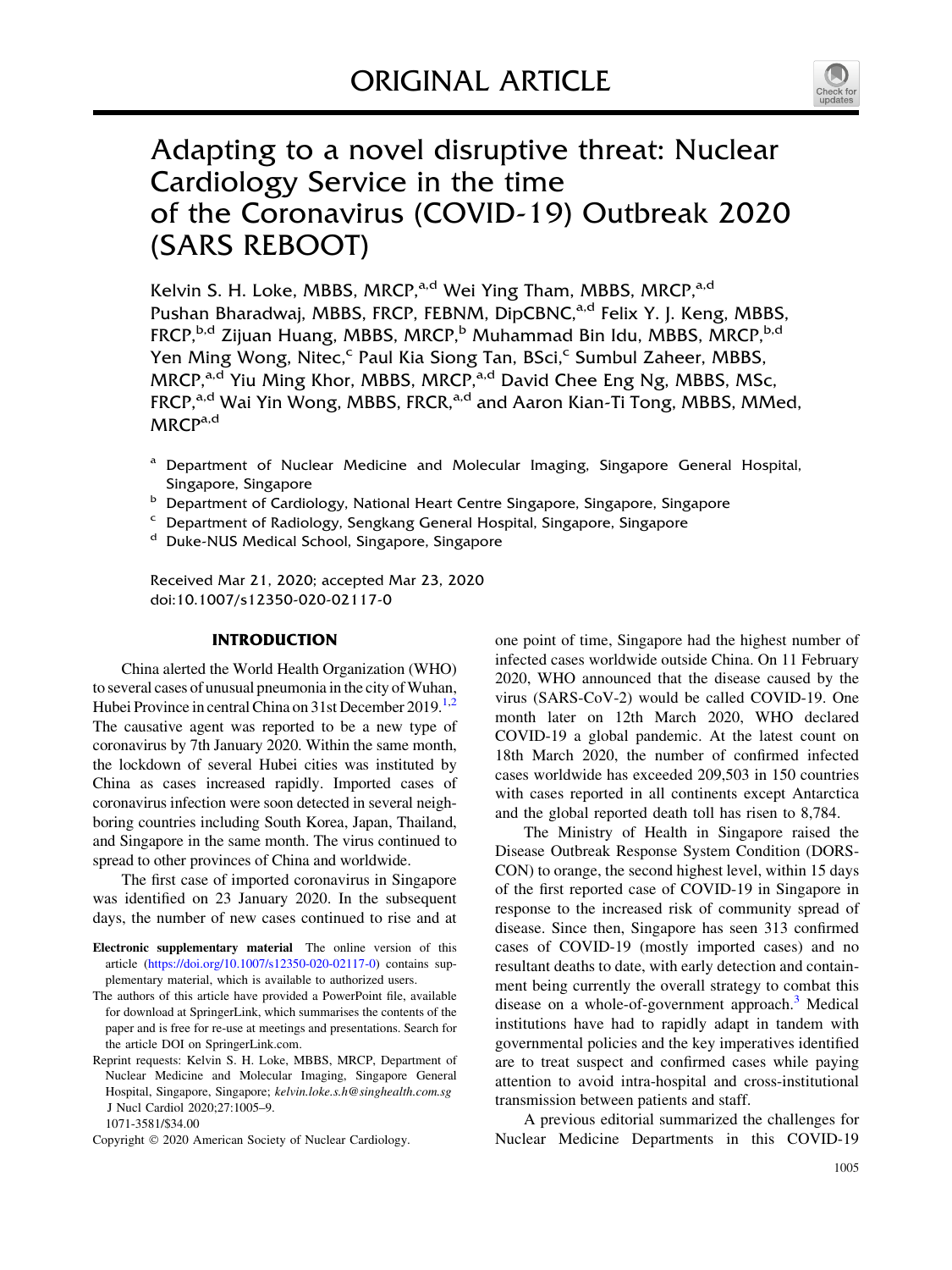pandemic.[4](#page-4-0) In this short communication sharing our current experience in Singapore, the key considerations were for an adapted Nuclear Cardiology Service, particularly within an institutional/hospital and hospital group setting, to prepare in terms of policies and processes with the focused aim of avoiding intrainstitutional and cross-institutional spread of infection while being nimble enough to adopt new practice changes in the rapidly evolving COVID-19 outbreak situation. Drawing on our past experiences and lessons learnt during the Severe Acute Respiratory Syndrome (SARS) coronavirus crisis in 2003, our overall response to this COVID-19 situation was rapid and decisive. Many of these policies and processes are common to the institution and radiological services and also dedicated nuclear cardiology practices.

# CONSIDERATIONS OF POLICIES AND PROCESSES

As a background to this write-up, our hospital group comprises a network of acute hospitals, national specialty centers (for example the Singapore General Hospital, National Heart Centre, National Dental Centre, Singapore National Eye Centre etc.), community hospitals and polyclinics providing services ranging from primary to quaternary care to serve the healthcare needs of the central, eastern and northeastern parts of Singapore. In addition, the SingHealth Duke-NUS academic medical center is also physically located within the SingHealth Outram main campus.

Nuclear cardiology services reside within these tertiary/quaternary institutions located in the aforementioned locations within Singapore and are supported by both nuclear cardiologists and nuclear medicine physicians. There are 4 dedicated cardiac gamma cameras (2 of which are CZT detector cameras) in the National Heart Centre whilst Singapore General Hospital has 4 gamma cameras (1 SPECT/CT) and 1 PET/CT scanner. The types of scans performed include myocardial perfusion imaging (MPI) and advanced imaging with PET tracers with the total annual workload averaging 10,000 scans or more.

# General Infection Control Measures

The key to avoiding disease transmission of a relatively new and unknown infectious agent, is the swift adoption of strict personal and institutional infection control practices appropriate to the overall situation, as well as the ability to stratify patients according to their risk of COVID-19 infection.

Proper degrees of masking (surgical mask, N95 mask, eye protection) and other personal protective equipment (gowns, gloves) were quickly identified for doctors and staff handling different risk groups of patients and different categories of procedures. As evidence suggests that the SARS-CoV-2 virus was spread via droplets, procedures that involved patient coughing or otherwise producing droplets or aerosols were considered higher risk procedures.

Training sessions were conducted for staff on the proper use of surgical or N95 masks and various personal protective equipment. Staff who failed N95 mask training on at least two separate occasions were trained in donning Powered Air Purifying Respirator (PAPR) so that every individual in the team would remain operationally ready for cases.

Hand hygiene was emphasized and frequent sanitization of hands and work surfaces were reinforced. Regular audits and management walkabouts helped quickly identify lapses in infection control practices which were promptly communicated to the department/division. Sharing of good clinical and infection control practices served to boost staff morale as COVID-19 pandemic was deemed to last for months.

#### Screening of Patients and Visitors

Screening of patients and visitors as they arrive in the department is critical. Typical screening methodology included recording relevant personal particulars (to facilitate contact tracing), taking a targeted history of travel, detailed contact history with any known clusters of disease, screening of electronic medical records as well as any flulike respiratory symptoms. Temperature taking at entrances using mass screening thermal imaging devices was the first line to identify suspect patients, although it is also known that not all infected patients are symptomatic nor febrile. In an attempt to further reduce risks, the number of caregivers allowed to accompany patients was limited to 1 per patient and social distancing was practiced in the waiting areas by ensuring that every other seat was left empty.



Picture of patient waiting room.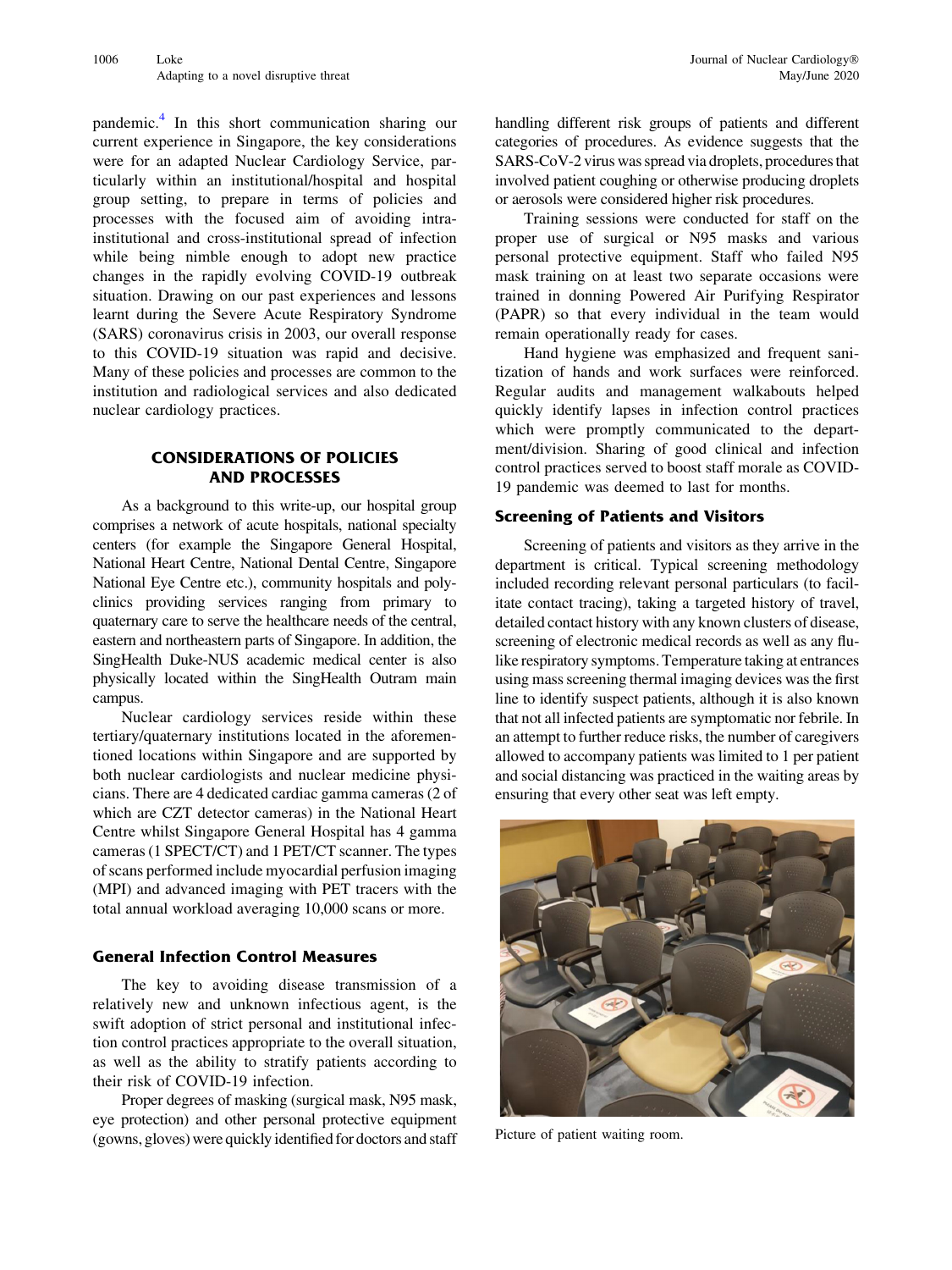An isolation room had to be designated to temporarily hold any suspect cases of the infection who may have arrived at the department inadvertently. The purpose of this isolation room was to provide a safe area away from other patients and visitors, where suspect cases can be reviewed by a physician for further management.

# Segregation of Risk Groups and Conduct of MPI

Next, the segregation of high-risk vs low-risk patients in terms of suspicion of COVID-19 serves to reduce the chance of intra-institutional spread of disease as well as to facilitate or simplify contact tracing. It is also imperative to consider the indications and urgency for MPI during this pandemic. Referring physicians should discuss and justify the urgency of the procedure with a nuclear cardiologist or physician if an MPI is ordered for confirmed or suspected COVID-19 patients to reduce unnecessary exposure of healthcare workers to risks of infection.

The ideal clinical setup would be to have duplicate clinical interview and treadmill rooms as well as duplicate gamma camera systems which will allow complete physical separation of high and low-risk patients. However, such a perfect system hardly exists due to the tremendous manpower and financial resources required. Instead, physical or temporal segregation is a more realistic option. Physical segregation involves defining boundaries to dichotomize the clinical area into high and low-risk zones where patient movement are strictly confined to their appropriate risk levels versus temporal separation, where patients were separated in terms of time.

Temporal segregation is particularly useful in facilities that are constrained in terms of physical layout of the department and limited number of scanners, such as in our Department which is a busy nuclear medicine facility seeing an admixture of oncology, endocrinology, rheumatology and cardiology patients where a myriad of both diagnostic and therapeutic nuclear medicine procedures are performed, not limiting to nuclear cardiology alone.

Thus, we managed our myocardial perfusion imaging workflow (MPI) as follows:

- Within the Outram campus, a decision was made to separate outpatient from inpatient referrals. Nuclear cardiology examinations for outpatients were conducted in the National Heart Centre, while inpatients underwent their examinations in the Singapore General Hospital.
- In the satellite acute hospitals, outpatients were strictly separated temporally from inpatients. As far as possible, patient referrals were batched into groups (inpatient/outpatient) and selected days in the week were allocated to either group without overlap.
- On outpatient days when an urgent inpatient MPI was required, the inpatients and outpatients were separated physically and temporally. The inpatients were stressed and scanned separately and preferably after completing the outpatient scans for the day with terminal cleaning in between.

Exercise stress testing for myocardial perfusion imaging was identified as a high-risk procedure for droplet production. As such, treadmill exercise stress was discouraged over pharmacological stress and medical/nursing staff who attended to suspect patients were required to don N95 masks with appropriate PPE.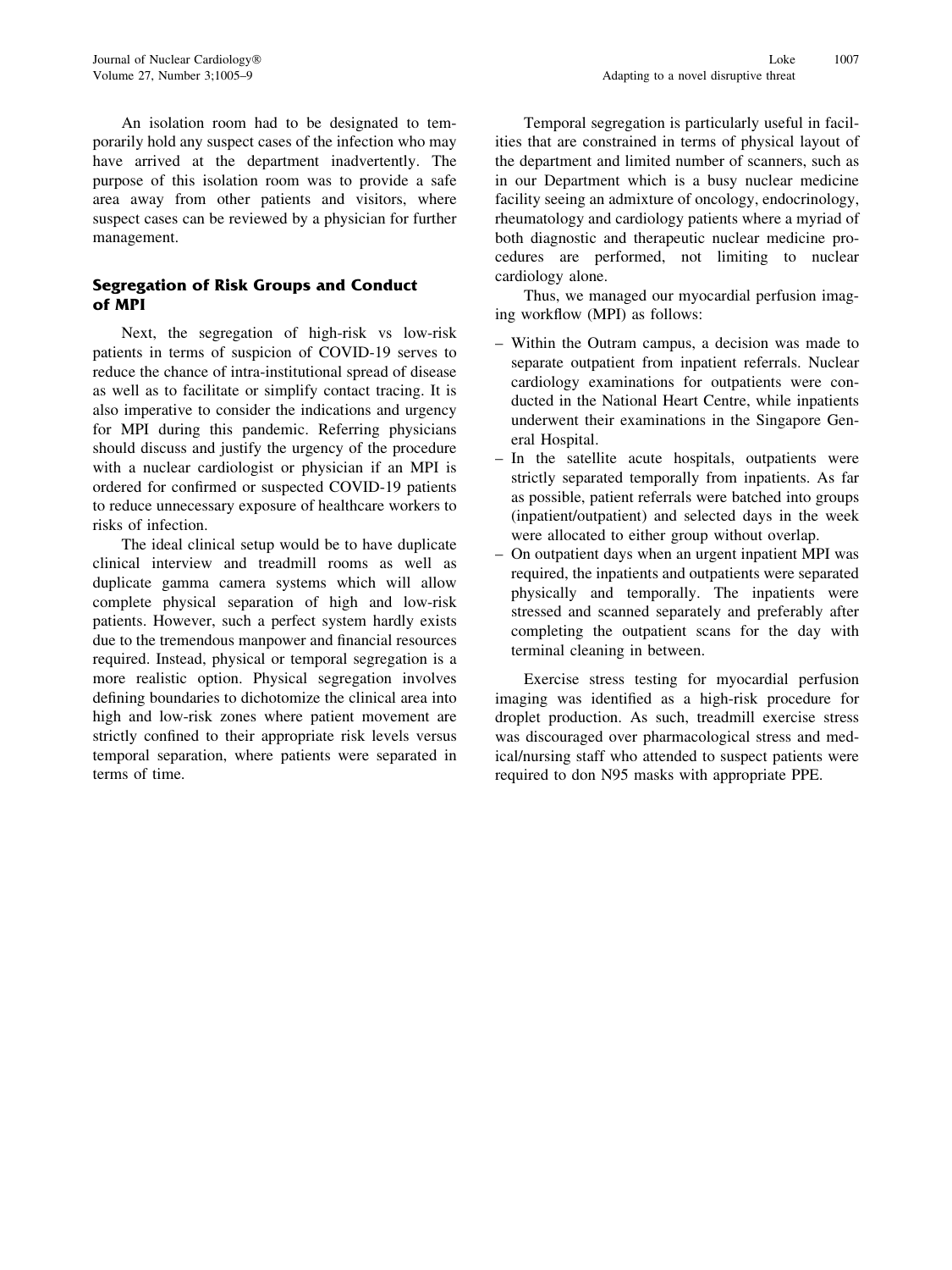

Donning appropriate PPE for pharmacologic stress testing in COVID-19 status unknown patients or suspected cases.

Patients' time spent in the department was minimized as far as possible; for suspected COVID-19 cases, a switch (from the usual stress-rest protocol) to a rest scan followed by pharmacologic stress scan was adopted, keeping the waiting time between rest and stress imaging to a minimum.

Following publications on the chest CT findings in COVID-19 patients<sup>5-7</sup>, we instituted a new requirement for the CT (acquired for attenuation correction or as part of the PET/CT scan) images to be screened before allowing patients to leave the department. This provides the opportunity to promptly identify asymptomatic patients with CT changes suspicious for COVID-19, such as ground-glass opacities in a peripheral distribution and alert the referring clinician for further management.

# Segregation of Staff and Service Continuity Plans

Staff can be infected and become a nidus for infection within the hospital, potentially leading to a massive shutdown of the service if no contingency plans are afoot. As was practiced during the time of SARS in  $2003$ <sup>[8](#page-4-0)</sup> our clinical staff were segregated into 2 teams, who worked and rested in alternate shifts of 2 or more weeks, so that in the event of any contact with an unexpected case, the affected team can stand down, while the other team takes over.

Staff were mandated to monitor and log their temperature and location twice daily as a surveillance for early sign of potential infection and were encouraged to practice social distancing.

Given the possibility of virus survival and transmission via fomites, the rapidity and spread of the virus to many countries around the globe as well as the increased precautions taken, we had also noted diminishing stocks of pharmaceuticals commonly used in nuclear cardiology service. As such, there should also be awareness towards essential equipment (surgical and N95 masks etc.) and medication stocks during this period especially in large tertiary referral centers like ours with a high throughput of patients.

#### **SUMMARY**

The COVID-19 pandemic has rapidly swept across the globe from Wuhan, China to the rest of the world in a matter of weeks with exponentially increasing numbers of infected patients and fatalities worldwide. Health